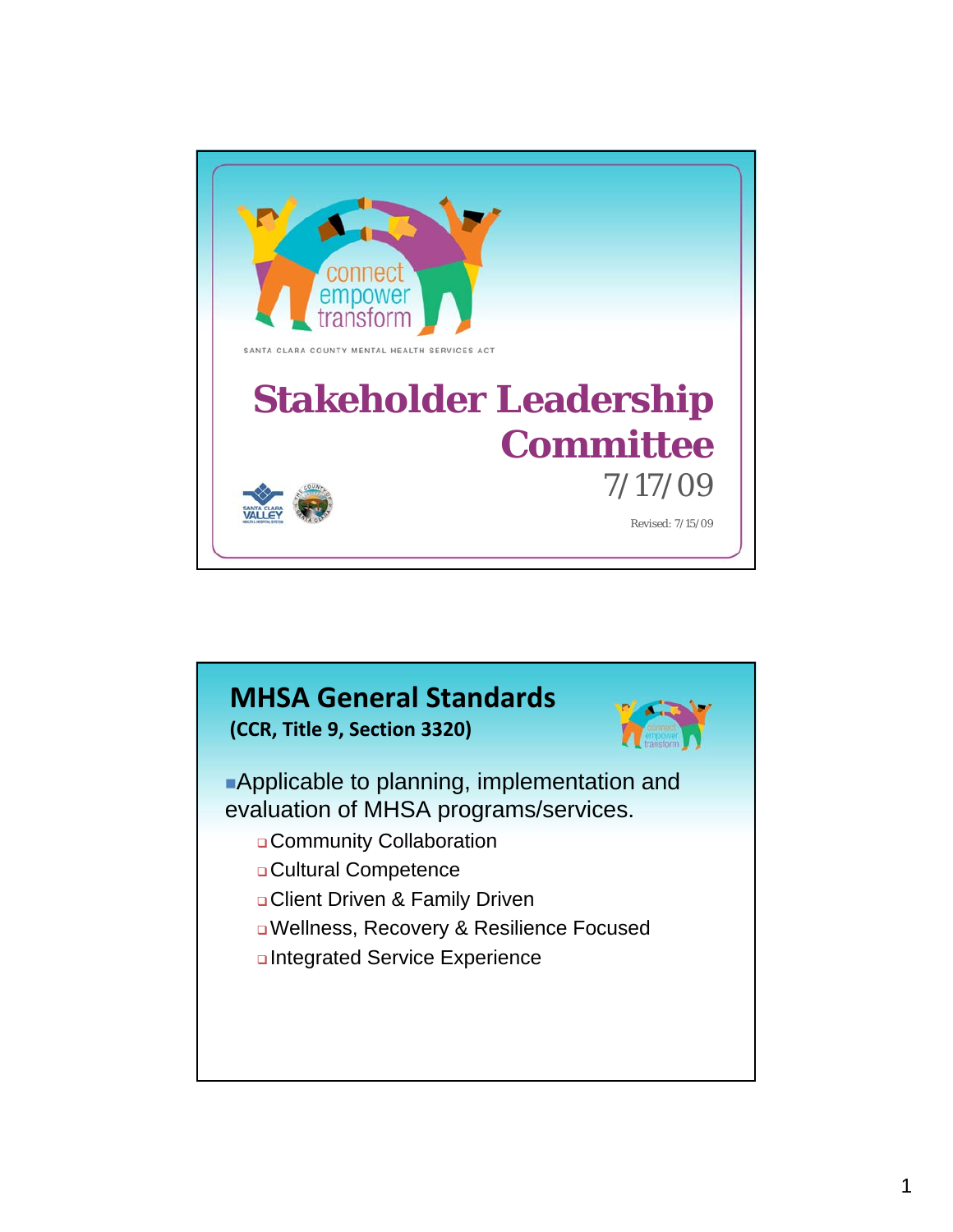

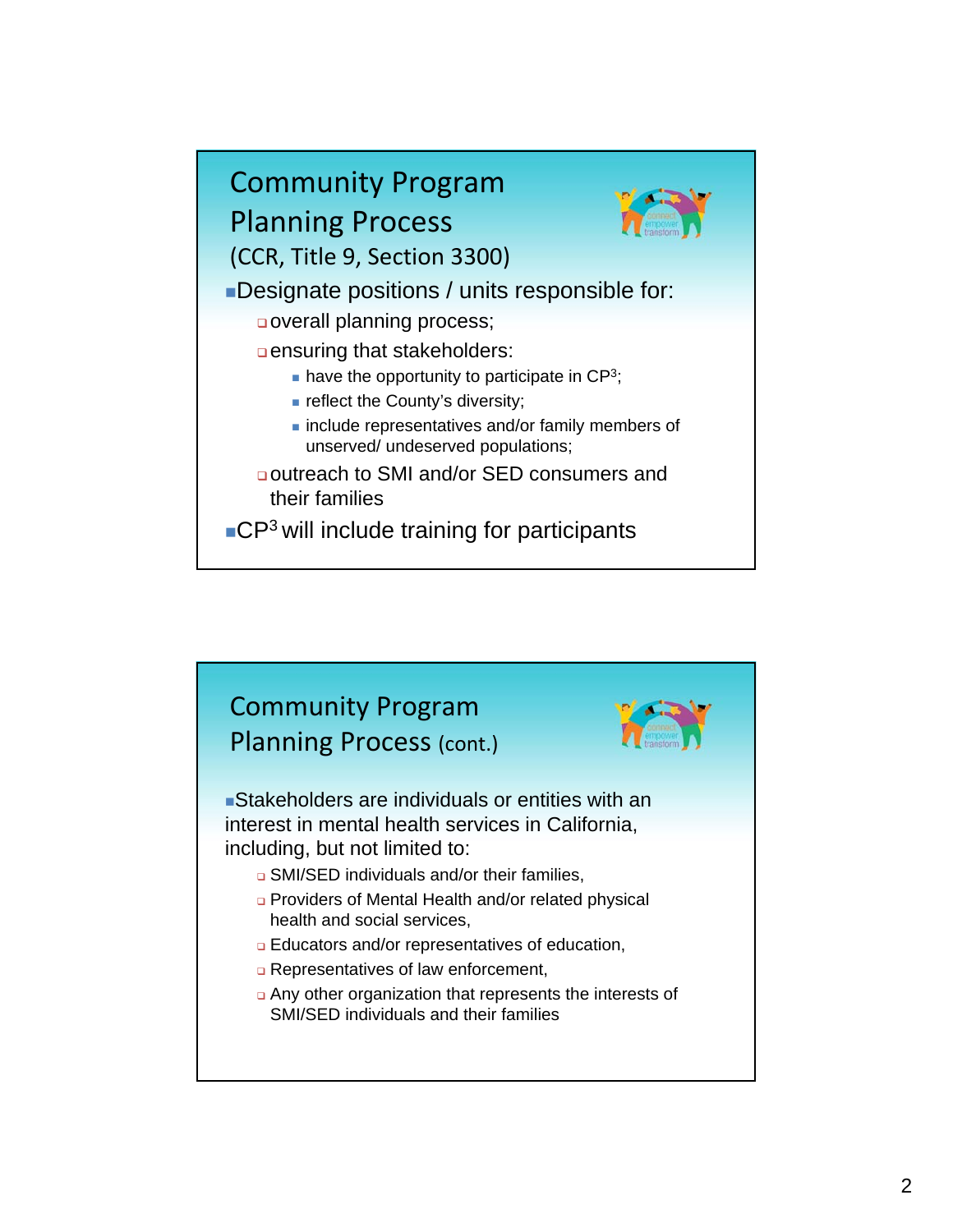| <b>Agenda &amp; Handouts</b>                            |                                     |                       |  |  |
|---------------------------------------------------------|-------------------------------------|-----------------------|--|--|
| Topic / Item                                            | <b>Left Side</b>                    | <b>Right Side</b>     |  |  |
| $1./2.$ Agenda &                                        |                                     | • Agenda              |  |  |
| Announcements                                           |                                     | • Presentation Slides |  |  |
|                                                         |                                     | • 5/21 Summary        |  |  |
|                                                         |                                     | • Common Acronyms     |  |  |
| 3. Component Updates                                    | . Rev. FY10 CSS Summary & Proposals |                       |  |  |
|                                                         | . Rev. WFT Matrix                   |                       |  |  |
| 4. Sobrato Gilroy Homeless<br>Center                    | • MHSA Housing Development Overview |                       |  |  |
|                                                         | • SGHC Development Description      |                       |  |  |
| 5. Joint Powers Authority                               | • JPA Talking Points                |                       |  |  |
| 6. Proposed DMH MHSA<br><b>Issue Resolution Process</b> | • Proposed Process                  |                       |  |  |
|                                                         | • Presentation from DMH             |                       |  |  |
|                                                         | • CELC Recommendations              |                       |  |  |
| 7. INN Planning                                         | • INN Guidelines Excerpt            |                       |  |  |
| 8. SLC Work Plan                                        | • SLC Work Plan                     |                       |  |  |
| 9. Next Steps                                           |                                     |                       |  |  |

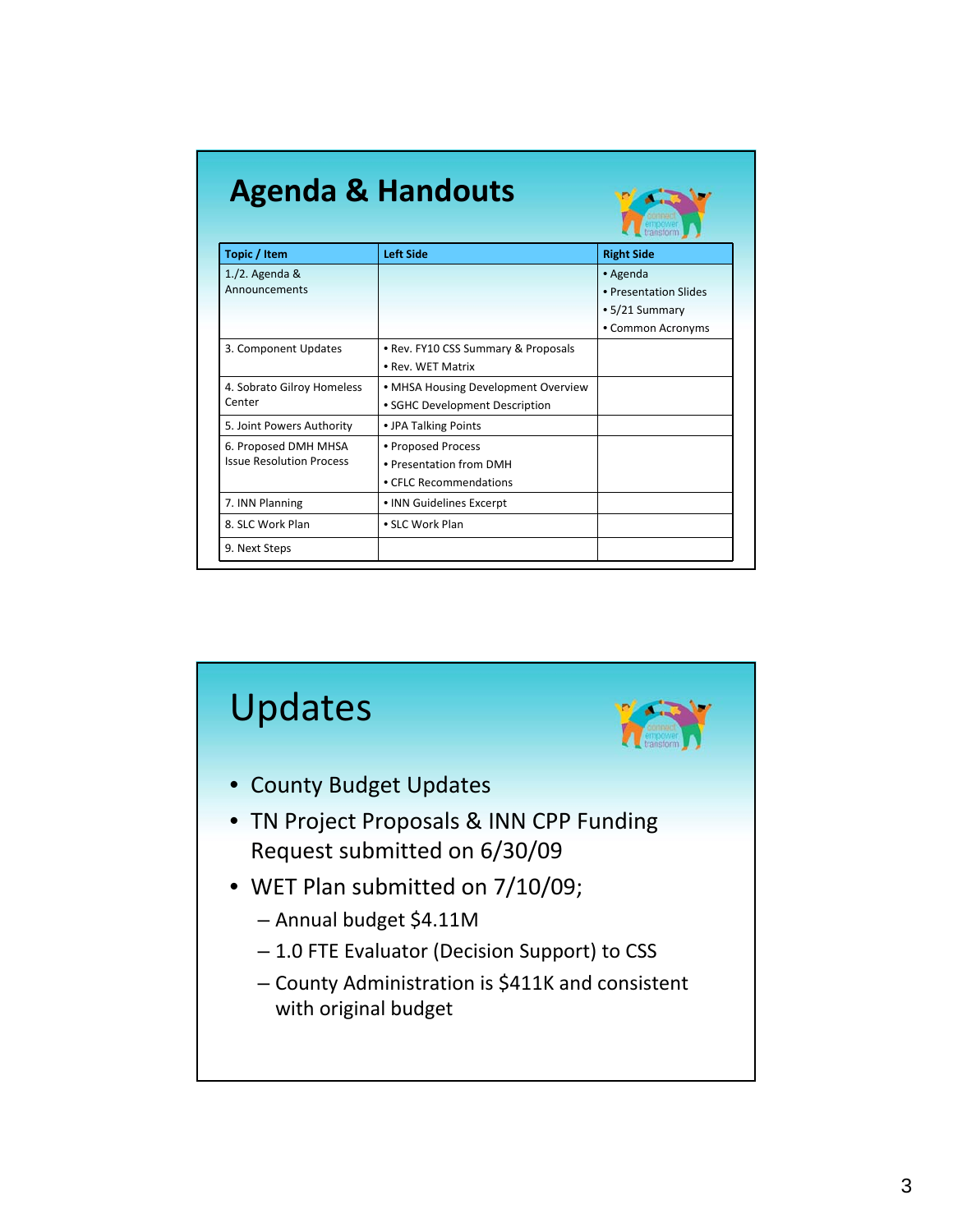

| Proposed Expenditures*<br>transform                                                                                                                                                                                                            |                 |                 |                 |                           |                 |  |  |  |  |
|------------------------------------------------------------------------------------------------------------------------------------------------------------------------------------------------------------------------------------------------|-----------------|-----------------|-----------------|---------------------------|-----------------|--|--|--|--|
|                                                                                                                                                                                                                                                | FY09-10         | FY10-11         | FY11-12         | FY12-13                   | FY13-14         |  |  |  |  |
| Ongoing CSS                                                                                                                                                                                                                                    | \$35,200,000    | \$35,200,000    | \$36,256,000    | \$37,343,680              | \$38,463,990    |  |  |  |  |
| One-Time CSS                                                                                                                                                                                                                                   | 7,565,455<br>\$ | 6,000,000<br>\$ | 2,824,374<br>\$ | \$                        | \$              |  |  |  |  |
| Ongoing PEI                                                                                                                                                                                                                                    | \$13,400,000    | \$13,802,000    | \$14,216,060    | \$14,642,542              | \$15,081,818    |  |  |  |  |
| Tng, TA & CB                                                                                                                                                                                                                                   | \$<br>289,900   | \$<br>289,900   | \$<br>289,900   | $\mathfrak{S}$<br>289,900 | \$              |  |  |  |  |
| <b>INN</b>                                                                                                                                                                                                                                     | 3,100,000<br>\$ | 3,100,000<br>\$ | \$<br>3,100,000 | 3,100,000<br>\$           | \$<br>3,100,000 |  |  |  |  |
| WET                                                                                                                                                                                                                                            | 4,117,732<br>\$ | \$<br>4,241,264 | \$<br>4,368,501 | \$<br>4,499,556           | \$<br>2,349,186 |  |  |  |  |
| CFTN                                                                                                                                                                                                                                           | 6,060,000<br>\$ | \$<br>5,860,000 | \$<br>2,231,667 | \$<br>2,231,667           | \$<br>2,231,667 |  |  |  |  |
| Sustained TN                                                                                                                                                                                                                                   | \$              | 1,000,000<br>\$ | 1,030,000<br>\$ | 1,060,900<br>\$           | \$<br>1,092,727 |  |  |  |  |
|                                                                                                                                                                                                                                                | \$69,733,087    | \$69,493,164    | \$64,316,502    | \$63,168,245              | \$62,319,388    |  |  |  |  |
| Note 1: Ongoing Expenditures Include 3% COLA starting in FY11-12. INN Plans are Time Limited Projects<br>Note 2: WET Includes \$2M transfer from CSS starting FY09-10<br>Note 3: TN Sustained Includes \$1M transfer from CSS starting FY10-11 |                 |                 |                 |                           |                 |  |  |  |  |

Awaiting new MHSA revenue and planning estimate projections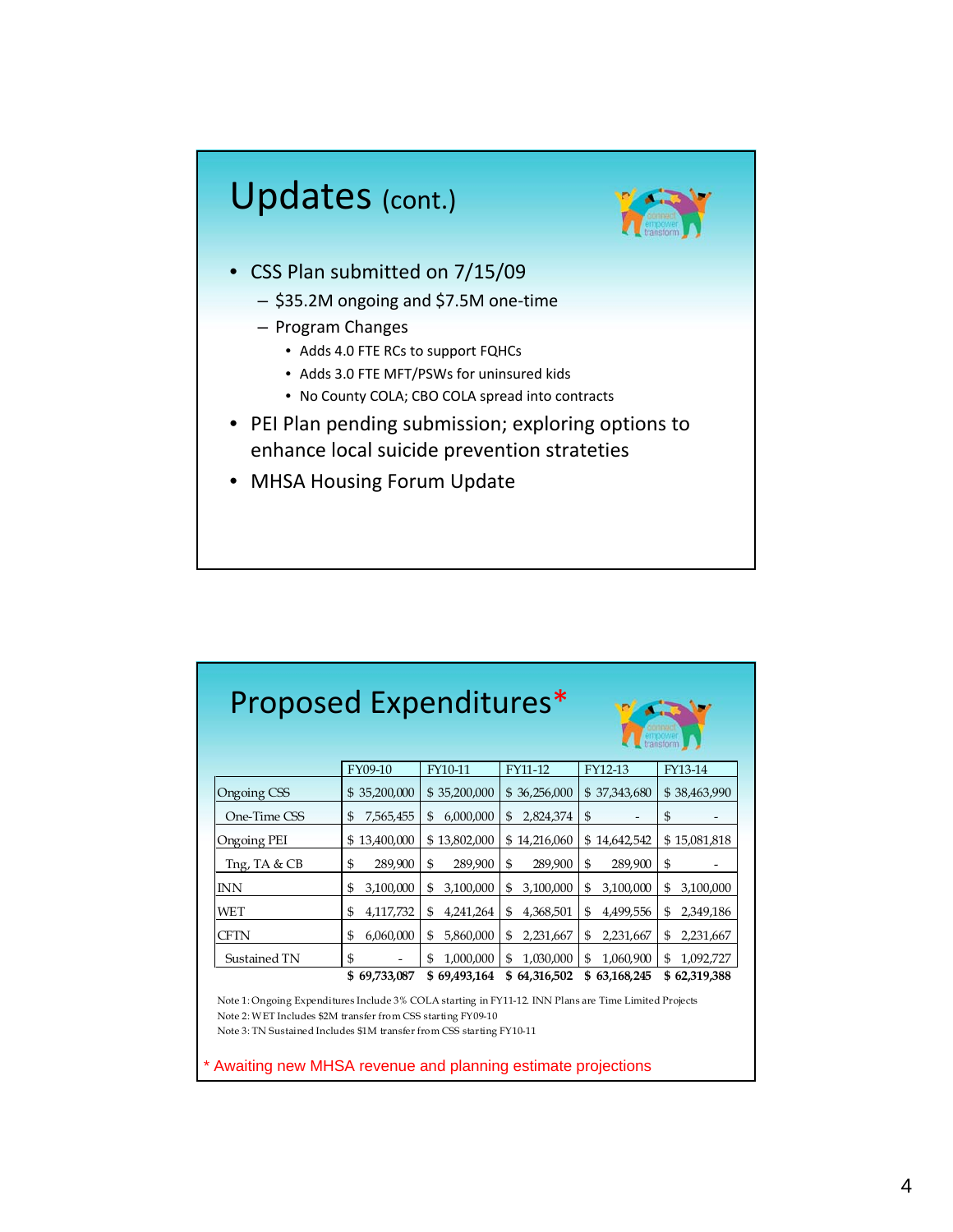### Sobrato Gilroy Homeless Center



- Developer: South County Housing Corp.
- Service Provider: Community Solutions (MediCal) & County South County Clinic (unsponsored)
- Location: 9386 Monterey Road, Gilroy, CA
- 35 studio apartment units; 17 MHSA units
- MHSA Funds: \$3.4M; applying for HUD program funding o Balance: \$7.2M Capital
	- o Balance: \$2.9M Capitalized Operating Subsidy
- For SMI adults, homeless or at risk of homelessness
- Community Center, medical clinic, other providers on site!
- Contiguous to 64 units of transitional and permanent housing units for families
- Open around spring, 2012



- Joint Powers Authority (JPA) is an institution permitted under law, whereby two or more public authorities (e.g. local governments, or utility districts) can operate collectively.
- JPAs are created to increase the fiscal and operation efficiency and performance of the entities involved. This distinguishing purpose comes in many forms with shared goals, objectives and desired outcomes.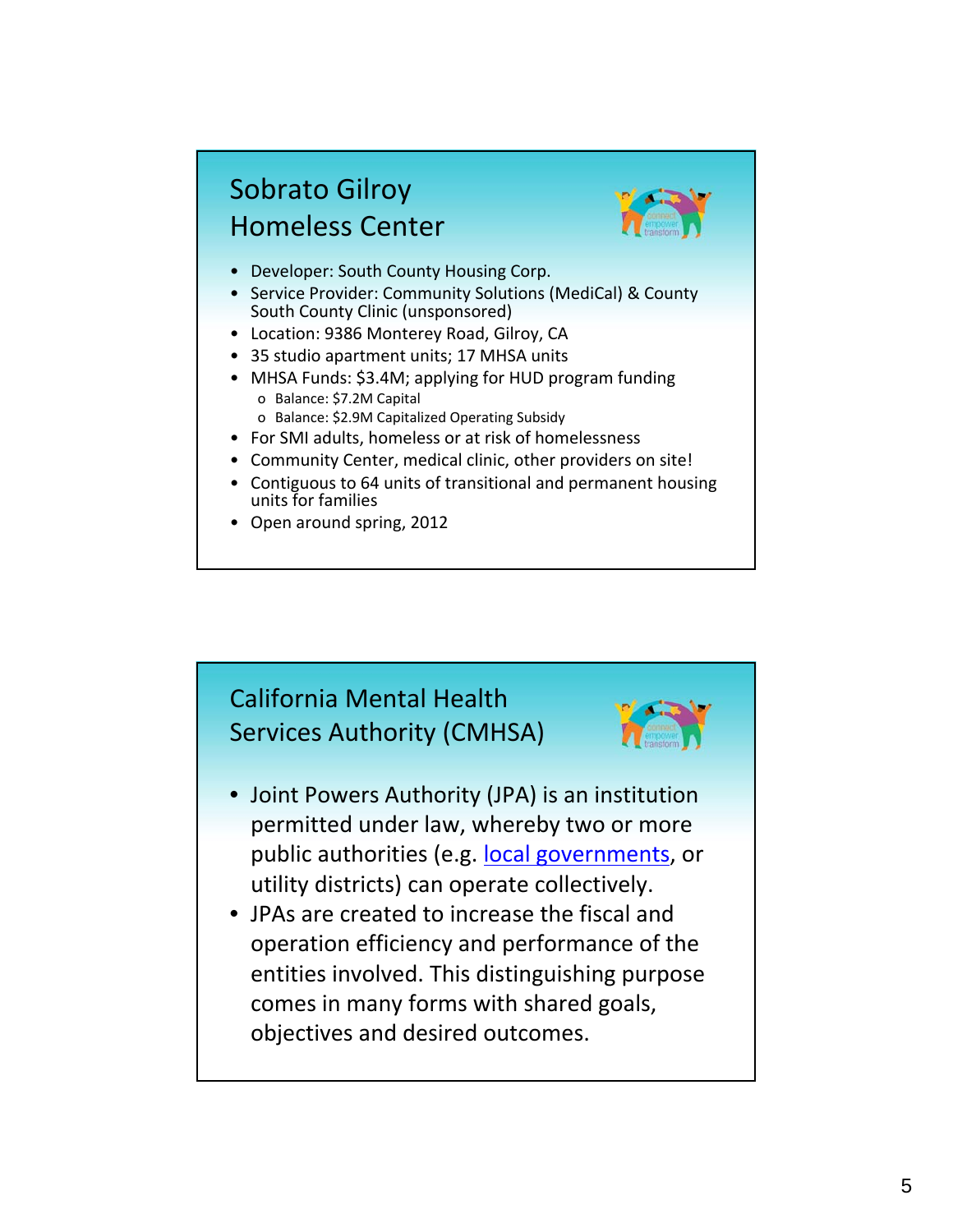#### California Mental Health Services Authority (cont.)



- A *vehicle* for Members to jointly develop, and fund mental health services and education Programs as determined on a regional, statewide, or other basis.
- In the JPA, counties choose if they want to act jointly on a project. If a county does not want to participate, they can freely elect not to.
- The JPA, is a vehicle for counties to act jointly on a project, but the JPA would contract with other entities to implement the project and to monitor the performance of the project.
- Counties acting jointly through the JPA on a project would still be required to follow any guidance or regulations governing the use of funds for the project.

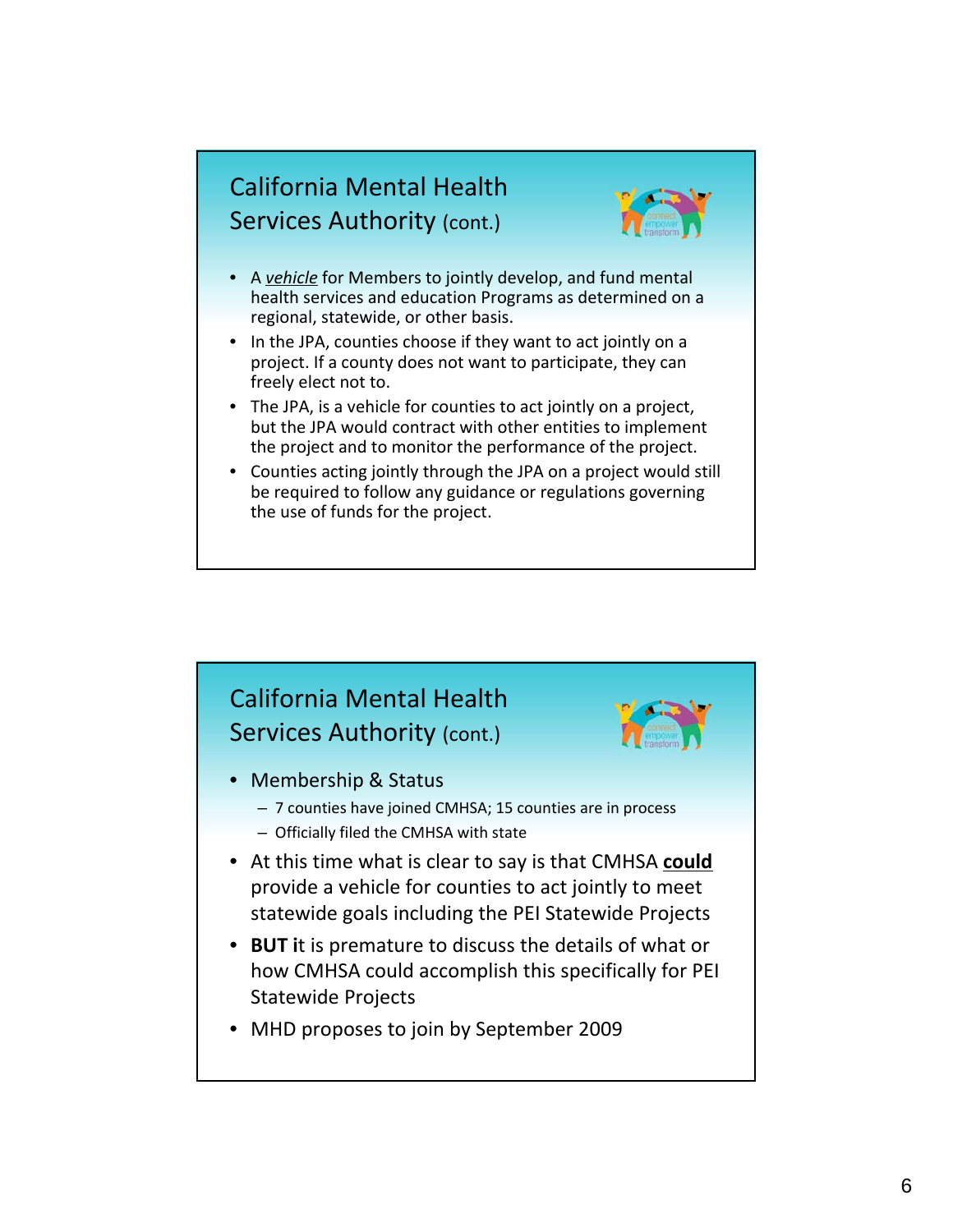# DMH MHSA Issue Resolution Process



- Purpose: To develop a process for filing and resolving issues related to MHSA Community Program Planning Process, service access, and consistency between program implementation and approved Plans.
- **Background** 
	- Issues referred to DMH from OAC, CMHPC and others
	- Workgroups established to develop a formal process APR '08 FEB '09
	- DMH is using the proposed process as an interim.
	- Public comments received until July 31, 2009

Issue.resolution@dmh.ca.gov http://www.dmh.ca.gov/Prop\_63/MHSA/Meetings/default.asp.

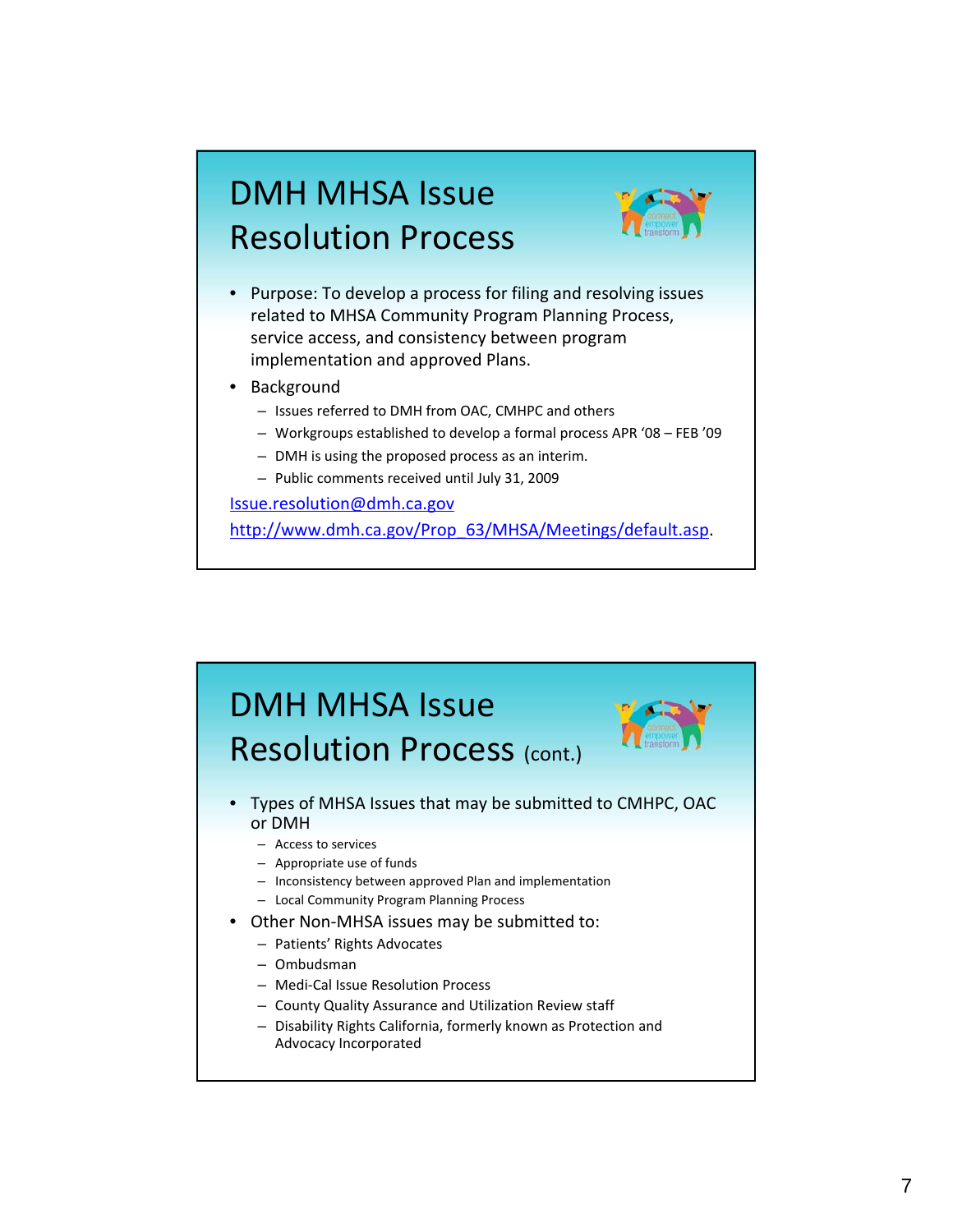# DMH MHSA Issue Resolution Process (cont.)



#### • Framework

- Referred to DMH (or via OAC and/or CMHPC), determine if
	- Local process exhausted and
	- Issue relates to MHSA Agreement, regulations or statutes
- DMH Review & Fact Finding
	- County inconsistent  $\rightarrow$  Direct County to take Action or
	- County is consistent  $\rightarrow$  Letter to Flier, County, OAC and CMHPC closing the issue/case
- Next Steps
	- Stakeholders review and comment on DMH proposed process
	- County MHD develop local review process consistent with DMH process and guidelines
	- First review 8/21/09 SLC

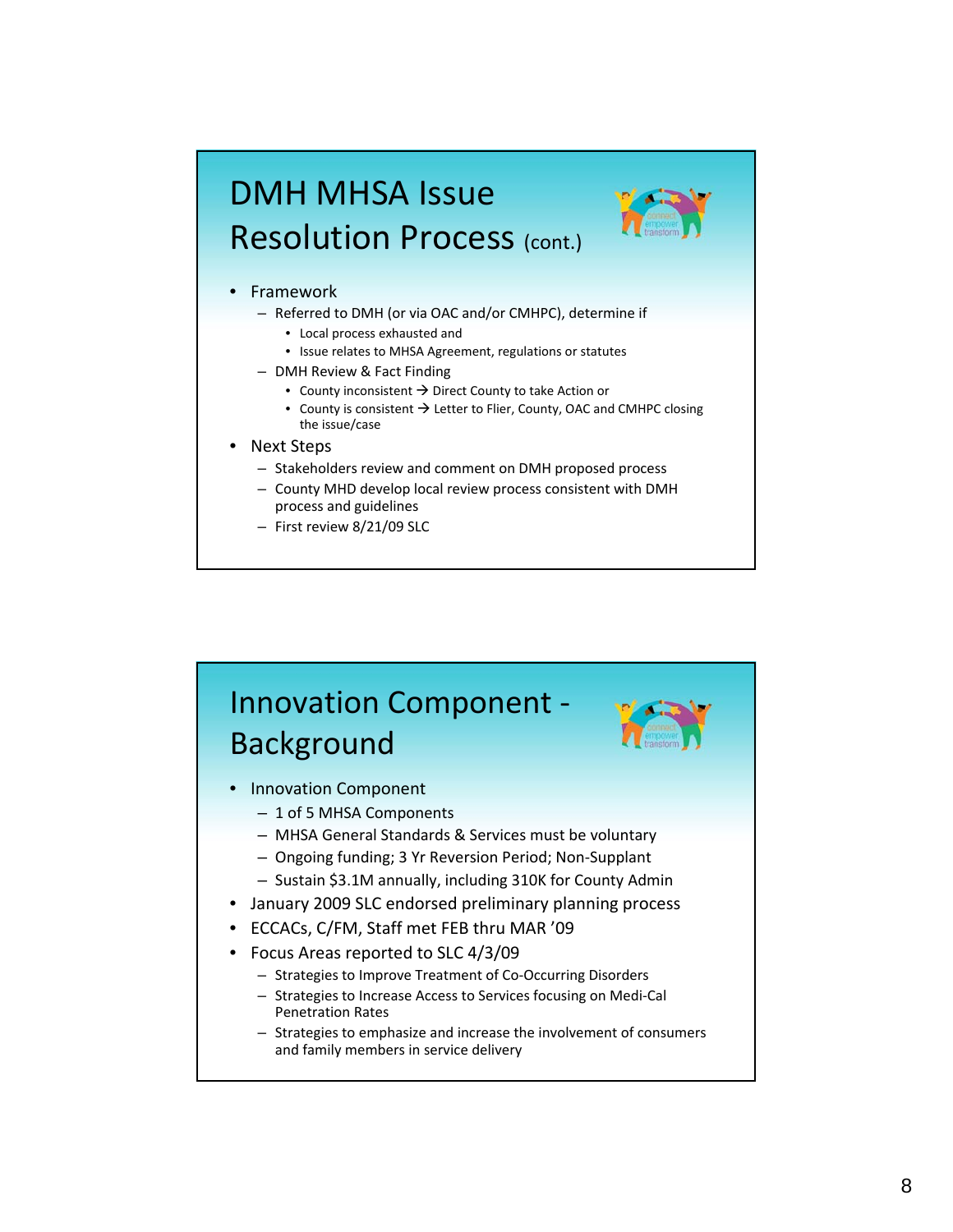# INN Component – Requirements



- Essential Purposes (select one or more):
	- Increase access to underserved groups
	- Increase the quality of services, including better outcomes
	- Promote interagency collaboration
	- Increase access to services
- Broad in Scope
- Reporting: Annual, Final and Ongoing
- Regional collaboration & leveraging are encouraged
- OAC is the approval authority

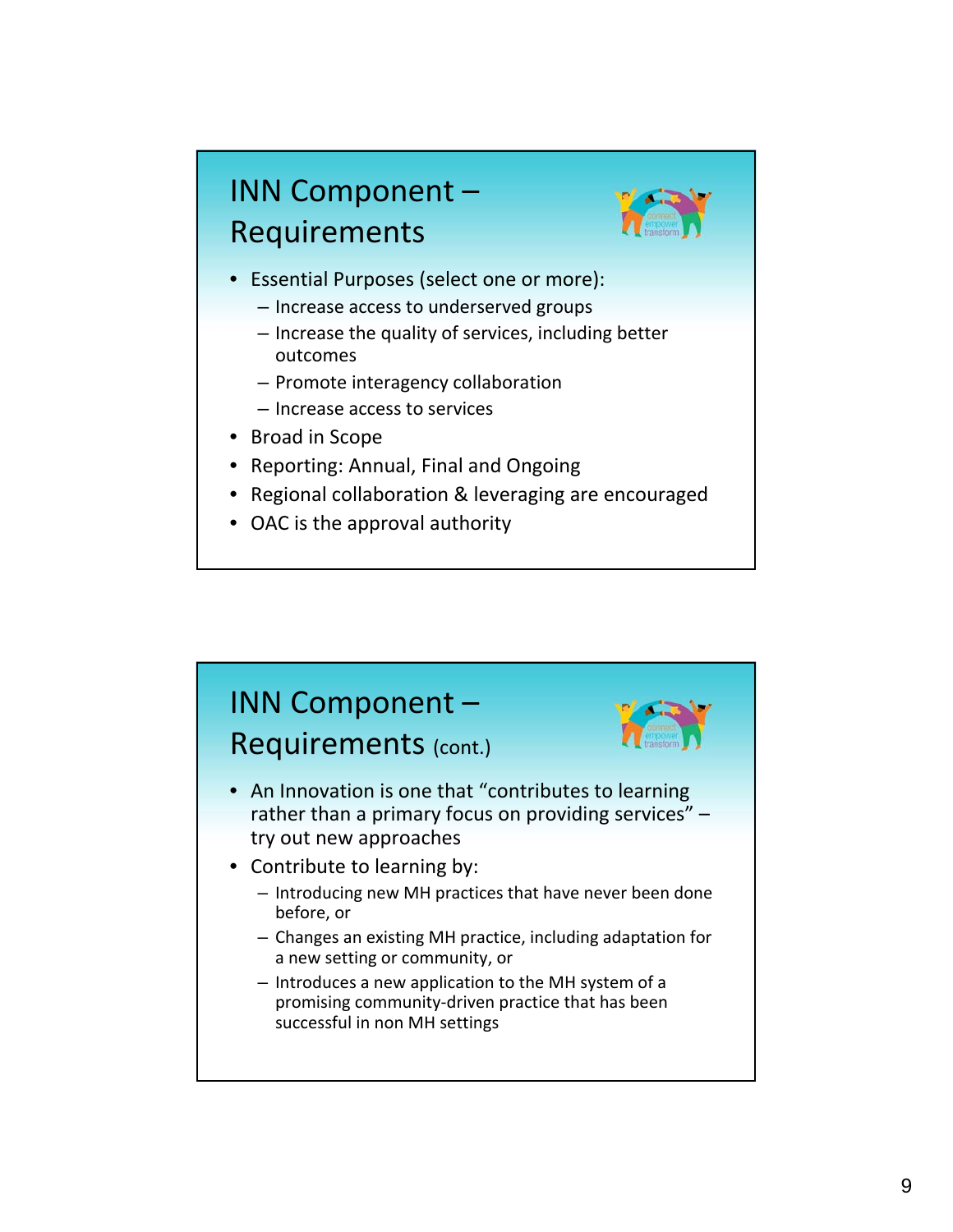

| <b>INN Component -</b><br>Planning Options (cont.)<br>transform |                                        |                 |                                                        |                              |                                                            |  |
|-----------------------------------------------------------------|----------------------------------------|-----------------|--------------------------------------------------------|------------------------------|------------------------------------------------------------|--|
| <b>Option</b>                                                   | <b>Richness of</b><br><b>New Ideas</b> | <b>Speed</b>    | <b>Inclusiveness</b>                                   | <b>Resources</b><br>Required | Draws On<br><b>Expertise?</b>                              |  |
| Current                                                         | $T-2nd$                                | 3rd             | 2 <sup>nd</sup> Depends<br>on Resources<br>&Engagement | 3rd                          | May limit to<br>current<br>stakeholders                    |  |
| <b>RFP</b>                                                      | $T-2nd$                                | 1st             | 3rd                                                    | 1st                          | May limit to<br>CBOs or<br>Organizations                   |  |
| Concept                                                         | 1st                                    | 2 <sub>nd</sub> | 1st                                                    | 2 <sub>nd</sub>              | Requires<br>consultation<br>after concepts<br>are selected |  |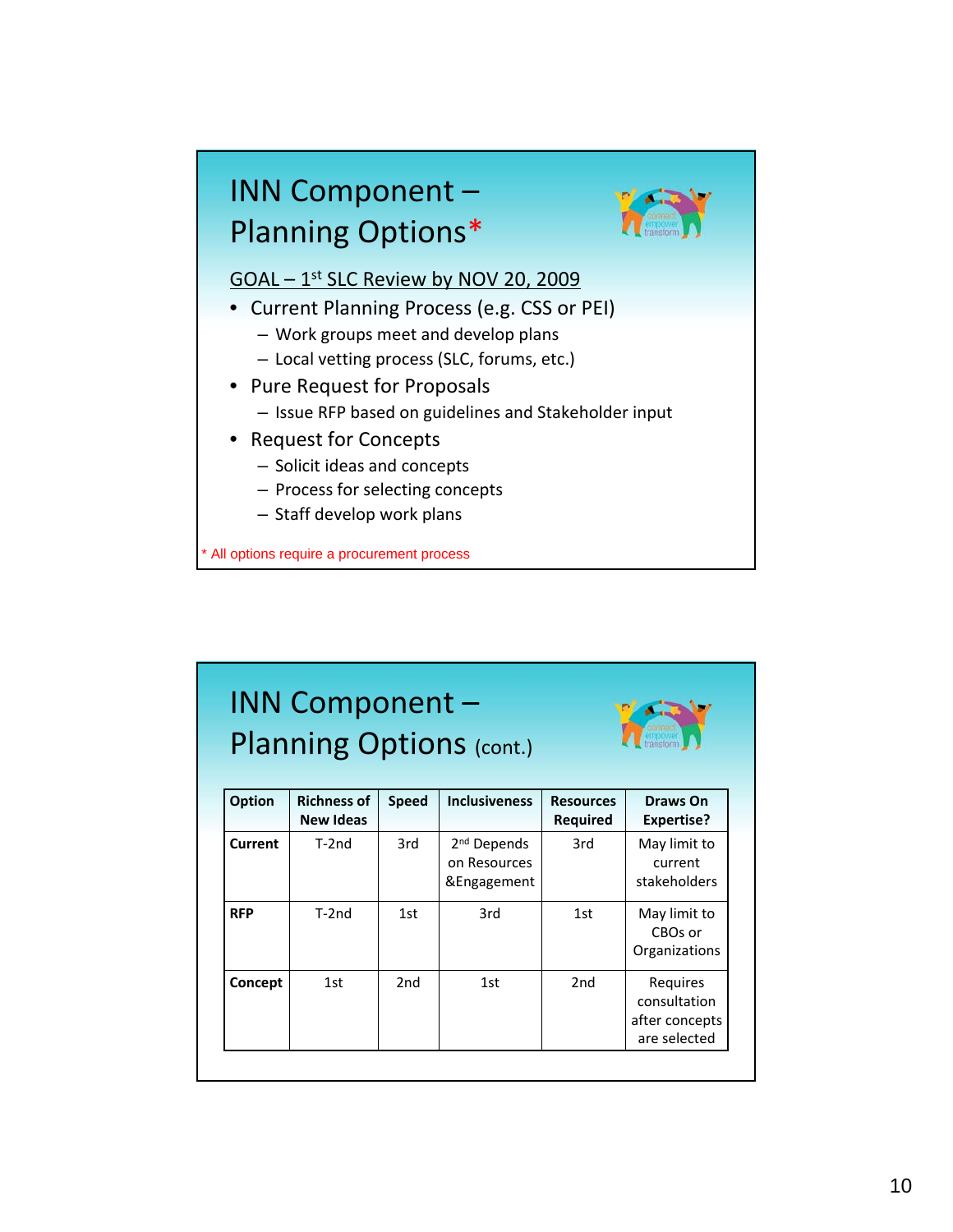## INN Component – Planning Options (cont.)



- Group Exercise
	- Consider the focus areas. What needs or projects immediately come to mind?
	- Consider the proposed planning options. Which option would most likely result in INN work plans that address your priorities in each of the focus areas?
- Discussion & Input on Options
- Select Planning Option and Identify Next Steps